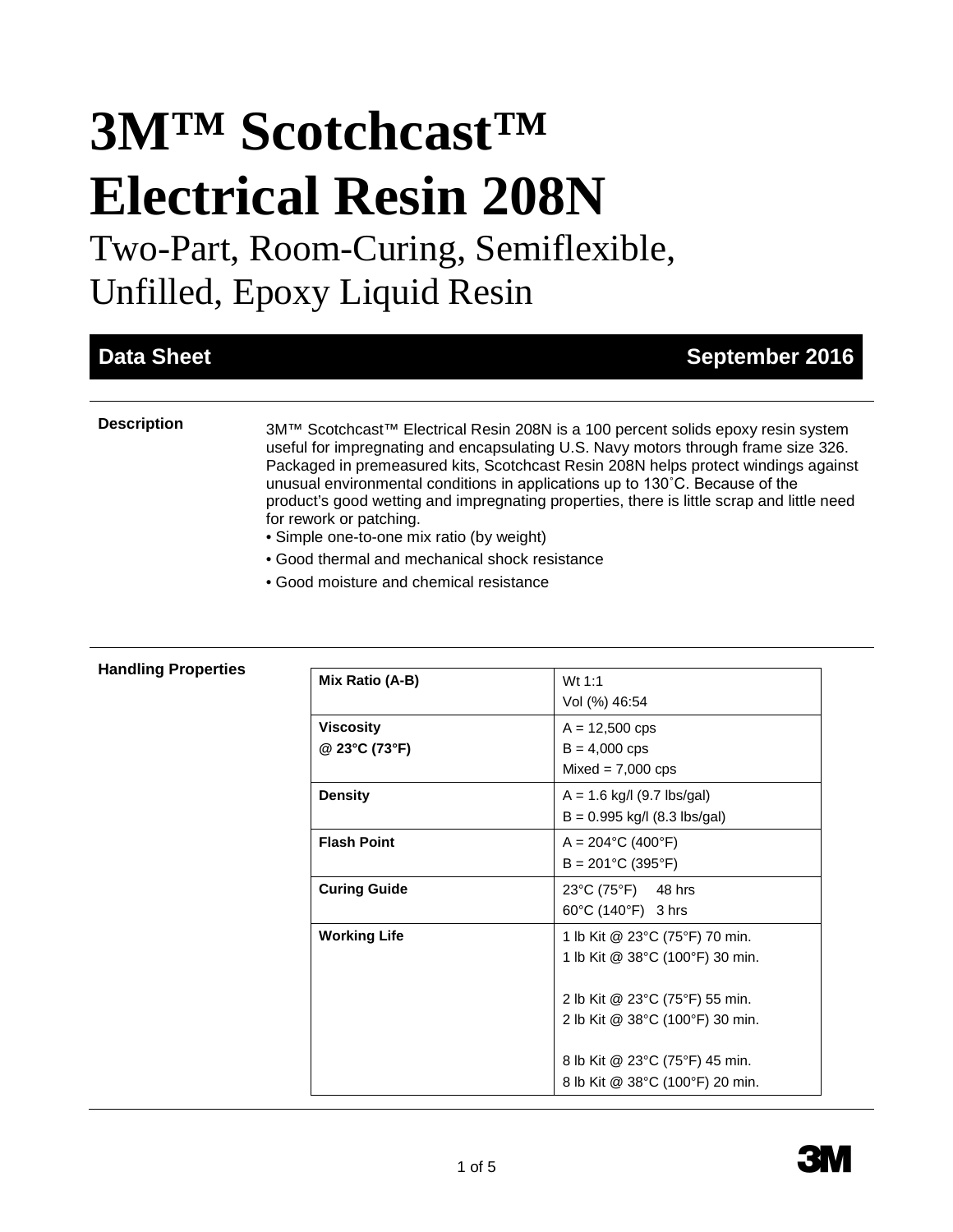# **3M™ Scotchcast™ Electrical Resin 208N**

| <b>Typical Properties</b><br><b>Note: These are</b> | Physical Property (*See Test Method Table)                                 | <b>Typical Value</b><br>US units (metric) |
|-----------------------------------------------------|----------------------------------------------------------------------------|-------------------------------------------|
| typical values and                                  | Color                                                                      | Reddish Brown                             |
| should not be used                                  | <b>Specific Gravity</b>                                                    | 1.12                                      |
| for specification                                   | Compressive Strength*1                                                     | 700 psi                                   |
| purposes.                                           | 10% Compression                                                            | $(49 \text{ kg/cm}^2)$                    |
|                                                     | Tensile Strength*2                                                         | 1700 psi                                  |
|                                                     | Ultimate                                                                   | $(120 \text{ kg/cm}^3)$                   |
|                                                     | Elongation (% at break)* <sup>2</sup>                                      | 75                                        |
|                                                     | Flexural Strength*3                                                        | 875 psi                                   |
|                                                     | (1/2" x 1/2" Sample)                                                       | (62 kg/cm <sup>2</sup> )                  |
|                                                     | Electric Strength*9                                                        | 325 V/mil                                 |
|                                                     | Hardness (Shore D)                                                         | 68                                        |
|                                                     | <b>Thermal Conductivity*4</b>                                              |                                           |
|                                                     | (Cal/sec/cm2/°C/cm)                                                        | 4.2 x 10 $4$                              |
|                                                     | <b>Linear Thermal Expansion*4</b>                                          |                                           |
|                                                     | (length/unit length/°C)                                                    | $15 \times 10^{5}$                        |
|                                                     | Thermal Shock*4                                                            | Pass                                      |
|                                                     | Thermal Shock*5                                                            | Pass                                      |
|                                                     | 10 cycles - 55 to 130°C 1/8" (3.175 mm) Olyphant Inserts                   |                                           |
|                                                     | <b>Mechanical Shock*4</b>                                                  | 7.75                                      |
|                                                     | Ball Drop (lbs)                                                            | $(3, 5 \text{ kg})$                       |
|                                                     | Moisture Absorption*4                                                      |                                           |
|                                                     | % weight increase, 240 hrs. @ 96% R.H.                                     | 1.6                                       |
|                                                     | <b>Thermal Aging</b>                                                       |                                           |
|                                                     | % weight loss                                                              |                                           |
|                                                     | 10 days @ 105°C                                                            | 1.5                                       |
|                                                     | 1000 hrs. @ 130°C                                                          | 9.2                                       |
|                                                     | 1000 hrs. @ 155°C                                                          | 12.2                                      |
|                                                     | Dielectric Constant*7<br>100 Hz 23°C                                       | 4.4                                       |
|                                                     |                                                                            |                                           |
|                                                     | Dissipation Factor*7<br>1000 Hz 23°C                                       | 0.09                                      |
|                                                     |                                                                            |                                           |
|                                                     | Volume Resistivity*8 (ohm-cm 23°C)                                         | $10^{13}$                                 |
|                                                     | <b>Boiling Water Resistance</b>                                            |                                           |
|                                                     | 7 Days                                                                     |                                           |
|                                                     | - % weight gain                                                            | 3.6                                       |
|                                                     | - Hardness Change (Shore D)                                                | $-60$                                     |
|                                                     | Hydrolytic Stability*6 120 days 71°C (160°F) 95% R.H.<br>(Hardness Loss %) | 13                                        |

#### **Test Method**

| <sup>1</sup> Fed, Std. No. 406, Method 1021 | <sup>5</sup> 3M Test Method                 |
|---------------------------------------------|---------------------------------------------|
| $2$ Fed. Std. No. 406. Method 1011          | <sup>6</sup> MIL-I-16923G                   |
| <sup>3</sup> Fed. Std. No. 406. Method 1031 | $7$ Fed. Std. No. 406. Method 4021          |
| <sup>4</sup> MIL-I-16923E                   | <sup>8</sup> Fed. Std. No. 406. Method 4041 |
|                                             | <sup>9</sup> Fed. Std. No. 406, Method 4031 |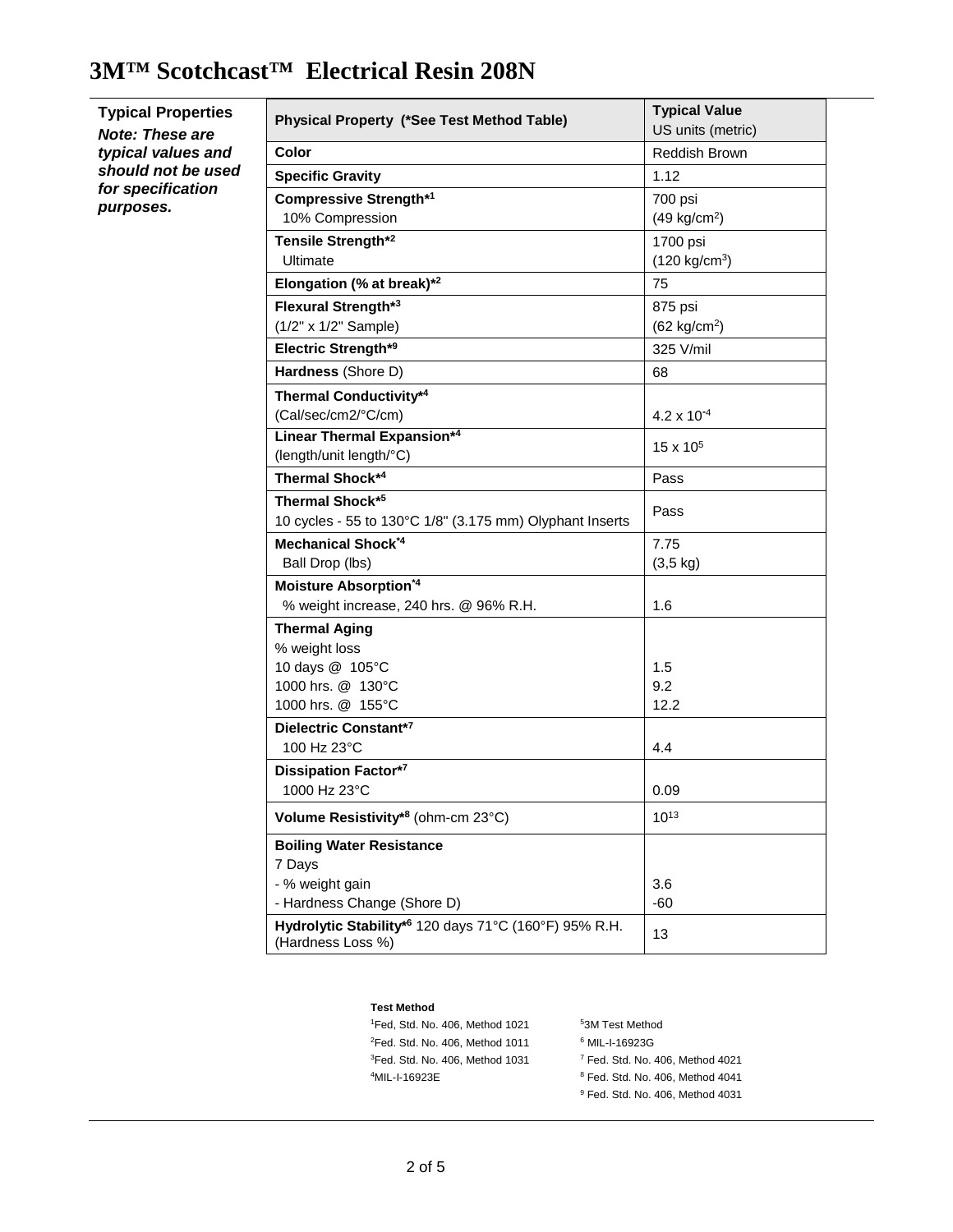**Usage Information**

**Mixing** 3M Scotchcast Electrical Resin 208N is supplied in one, two, and eight-pound premeasured kits. When the entire contents of a kit are to be used for a single application all of Part B should be added to the Part A container, which has sufficient space for mixing. Resin mixing should be done at room temperature. When less than the full contents of a kit are to be used, meter separate parts into a clean container in the mixing ratio noted on the Handling Properties chart found on the previous page. Thoroughly blend Part A and Part B together for at least five minutes. Be certain to scrape side walls and the bottom of the container during mixing..

#### **Pouring**

After preparing the stator for casting with molds sealed and in place, allow the stator to cool to at least 49ºC (120ºF). Pour the freshly mixed Scotchcast Resin 208N slowly into the stator windings. Should leaking develop, apply seal quickly using Duxseal®, Scotchcaulk®, or other suitable material. If the leak is very small or inaccessible, continue pouring until the resin reaches the top of the mold, then place the mold into a low temperature oven heated to not more than 60ºC (140ºF). This will hasten the gel of the resin and stop the leak. When the leaking has ceased, add additional resin to the casting until the proper level is achieved.

#### **Curing**

The preferred curing cycle for all frame sizes is 48 hours at room temperature. Molds can be removed when the resin surface is tack free, usually after 3 to 5 hours depending on casting size and ambient temperature conditions. To speed the process, two other curing alternatives are suggested:

(1) Allow the resin to gel for 3 hours at room temperature followed by 2 to 3 hours at 60ºC (140ºF). Use this cycle on hot days with ambients at 27 to 38ºC (80 to 100ºF) and on larger frame sizes 284 and up;

(2) After pouring, cure the resin at an oven temperature of not more than  $60^{\circ}$ C (140 $^{\circ}$ F) for a period of three hours. This procedure should be used only under moderate temperature conditions with ambients up to 27ºC (80ºF) and on frame sizes smaller than 284.

#### **Working Life**

When used for motor encapsulation, the entire contents of the kit should be dispensed within the working lifetime of that kit. This will ensure that resin totally impregnates the winding before the viscosity increases and flow rate decreases.

#### **Approximate Resin Consumption By Frame Size**

Scotchcast Electrical Resin 208N is suggested for encapsulation of Navy motors through frame size 326. For frame sizes larger than 326, it is suggested that an oven curing resin, such as Scotchcast Electrical Resin 241, be used.

| <b>NEMA Frame</b> | <b>Amount of Epoxy Required</b> |
|-------------------|---------------------------------|
| 182-184           | $2-3$ lbs.                      |
| 213-215           | $21/2 - 4$ lbs.                 |
| 254-256           | 7 lbs.                          |
| 284-286           | $9$ lbs.                        |
| 324-326           | $12 - 15$ lbs.                  |

### **Handling and Safety Precautions**

Read all Health Hazard, Precautionary and First Aid statements found in the Material Safety Data Sheet (MSDS) and/or product label of chemicals prior to handling or use.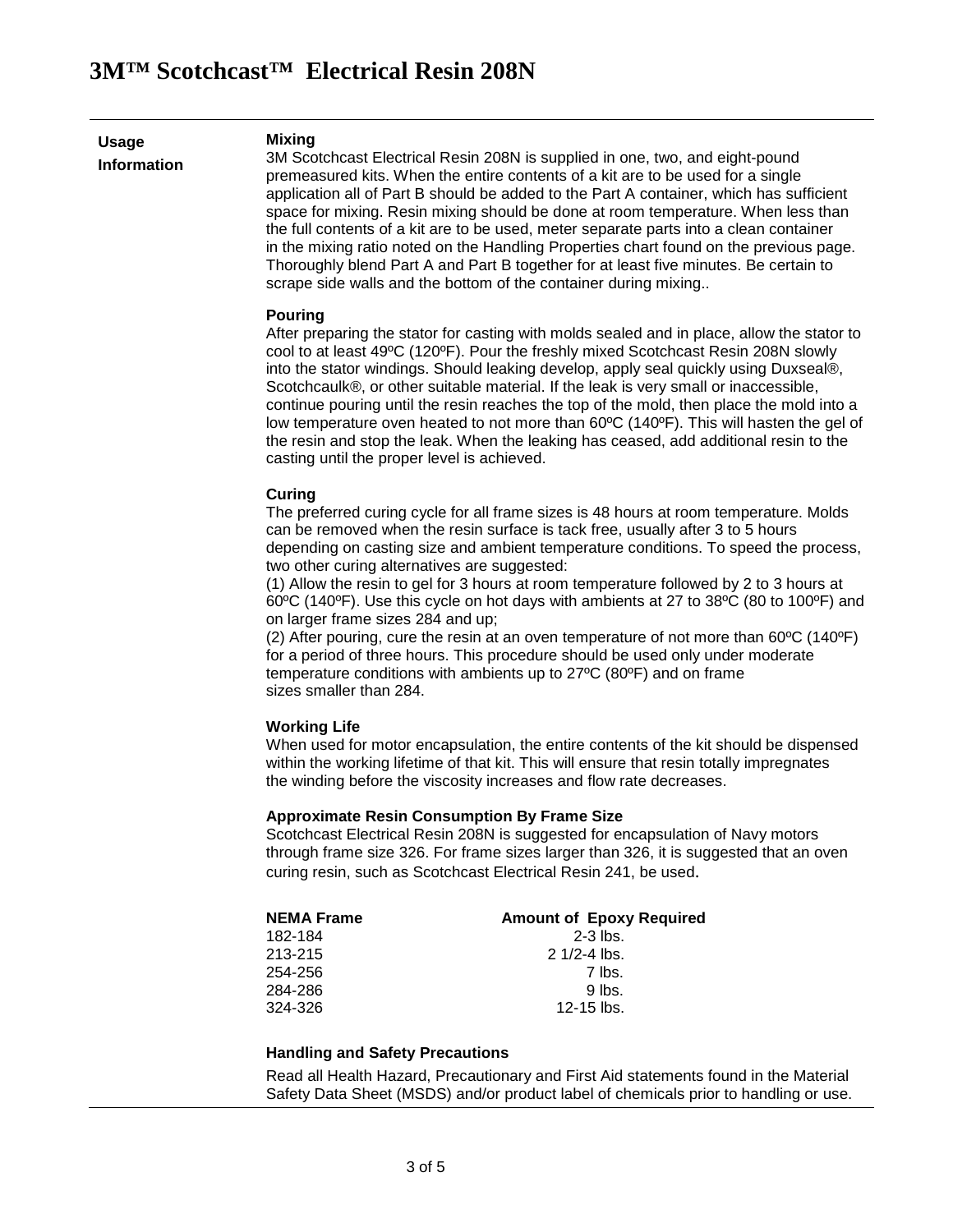# **3M™ Scotchcast™ Electrical Resin 208N**





**Dissipation Factor %** Fed. Std. No. 406, Method 4021 (Test Frequencies in Hertz)





**Dielectric Constant**

Fed. Std. No. 406, Method 4021 (Test Frequencies in Hertz)